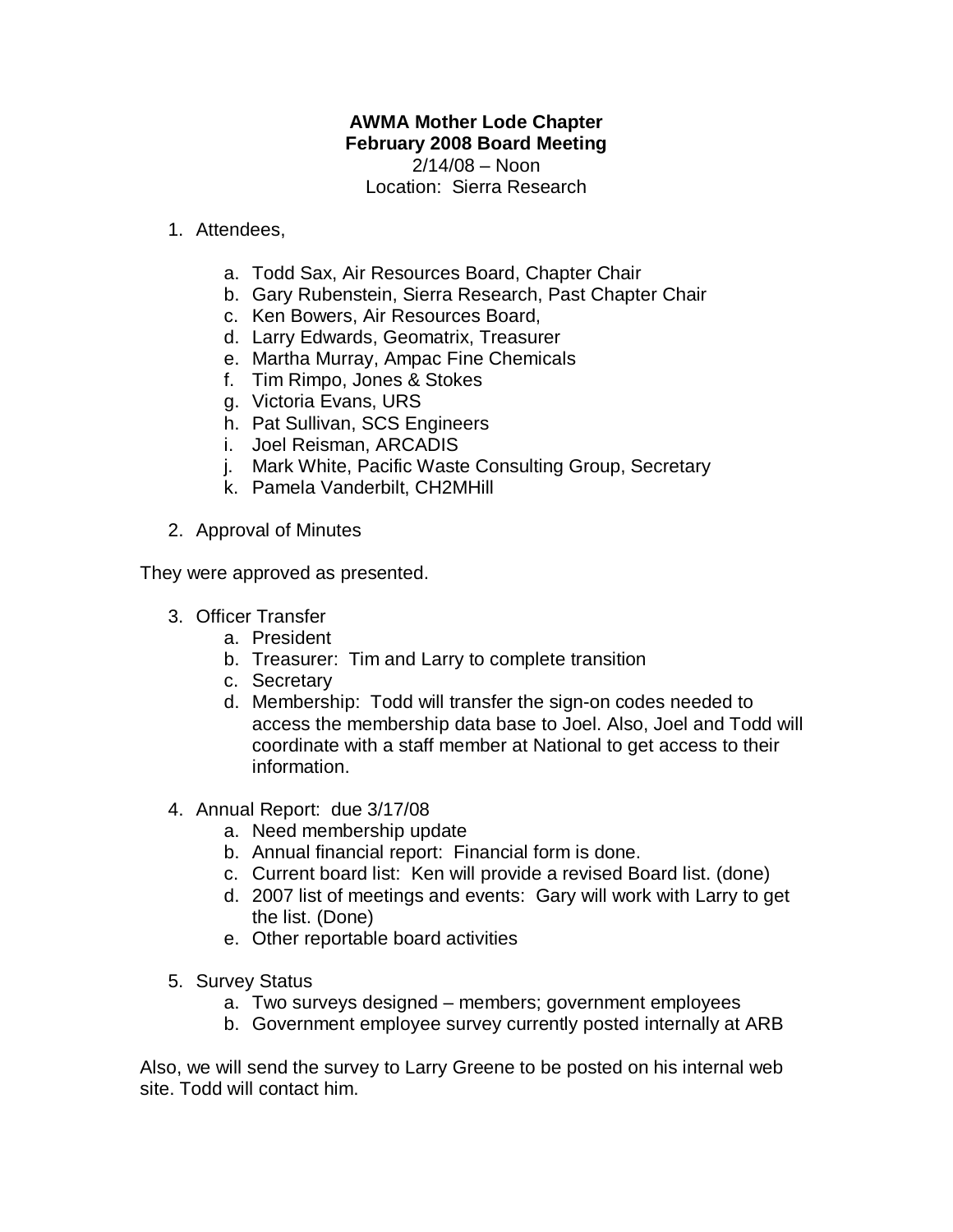We will contact the county Environmental Health Department about getting it on their web page. Also DTSC and OEHA. Mark will contact the Environmental Health, CIWMB, and DTSC people to see if they can post it.

- c. After membership update send survey out by email after update to membership list.
- d. Should we survey students?

Victoria has moved to URS, but will help try to contact the student groups there. She suggested on contact might be Amy Pfohl in the Environmental Health & Safety Department (an operational, not an educational unit). Gary will send her the list of people he tried to contact 18 months ago for her to use. Also there is a new Energy Graduate Group that should be interested in this topic and she will contact them.

Gary will look at his records for the name of the Sac State person.

Try to find a club or other organization that might be a good lead. Victoria will ask.

- 6. Proposed 2008 Goals
	- a. 4 dinner meetings? We agreed that 4 is reasonable, 2 before summer and 2 in the fall.
	- b. Improve outreach UC Davis? Sac State? Govt Employees? We decided to contact all of them.
	- c. Implement changes identified by survey will be done when results are in.
- 7. Proposed 2008 dinner meetings
	- a. Mark Delucchi life cycle analysis. Gary to contact and setup
	- b. Land Use Meeting. This would be a joint meeting with the Bay Area section. 3 person panel. Victoria to identify venue near Davis Amtrak, Gary to contact Tina Thomas as a potential moderator; identify a developer as a potential speaker; contact Tim Taylor at SMAQMD. Todd to contact enviro and keep in touch with Doug Wolf. Expect 25-40 people; charge \$5 for students, \$20-25 for members, +\$5 for non members. Joel also looking for someone from the developer perspective.
	- c. Mandatory reporting for AB 32. Discuss where the limits on bounds of the analysis. The decision affects the results dramatically. Try to get Environmental Defense. Also look at having a topic in waste management – landfills versus recycling, for example. Pat, Larry, Victoria, and Mark are will lead this event.
	- d. Green chemistry to follow up on the last meeting we had on this topic. Have someone talk about actual processes discussed. Could have on pollution prevention example and Dow may have a green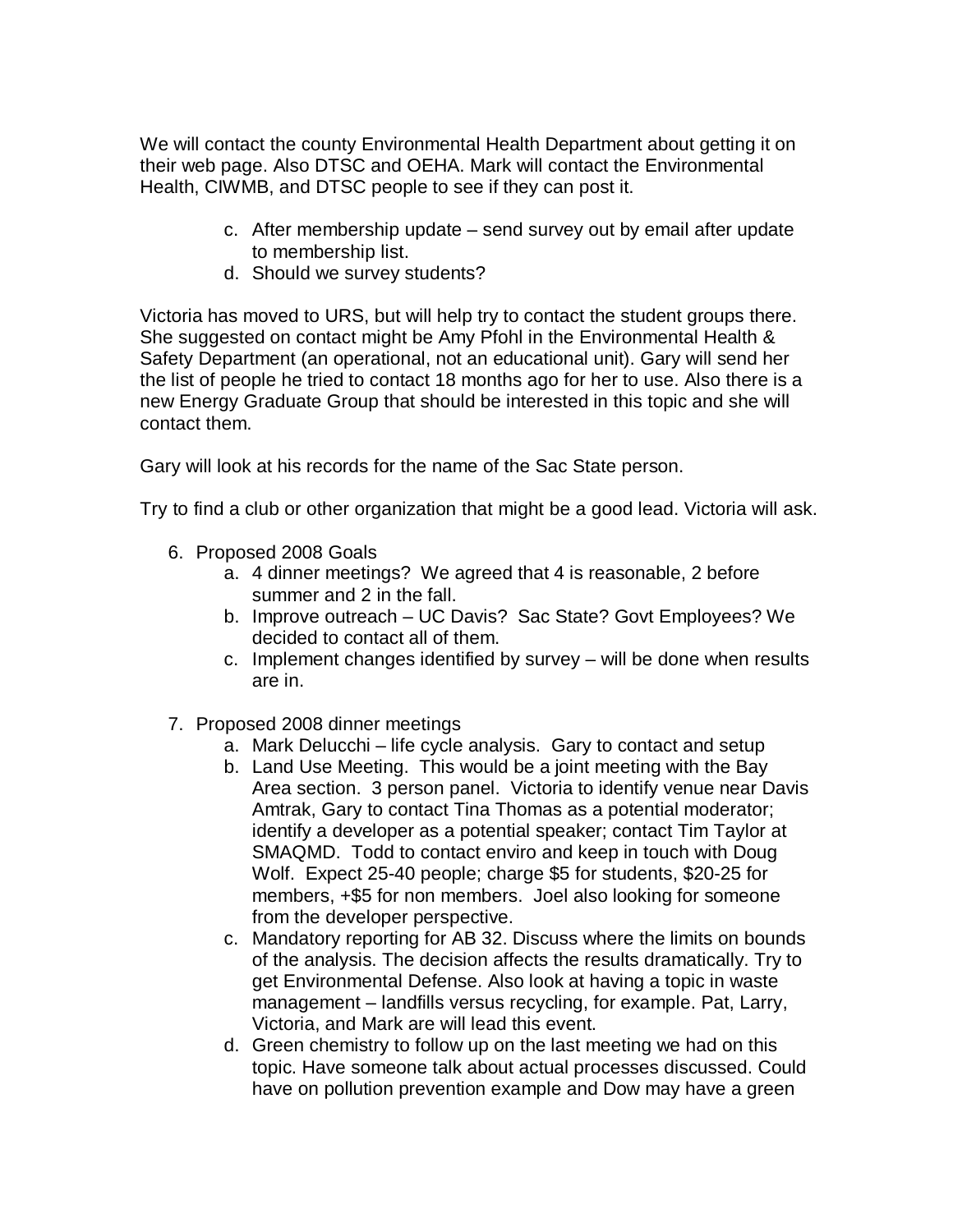chemistry example. Also could have a nano particle item. Martha Murray will be the lead. We would do it in summer or early fall.

- 8. Other meeting ideas
	- a. Sierra Nevada again?, Good idea, but Board did not plan to hold another meeting there at this time.
	- b. Update on proposed ARB regulations?
	- c. Others?
- 9. Education update, Pat Sullivan

A group with San Juan School District has a rapid learner program. He suggested that they send us a proposal for some ideas. The range of funding is a few \$100 to \$1,000. Also we need to let them know what needs to be on the application for funding.

He also talked to the science advisor at Sac City District. They asked that we send them a formal grant application.

We decided to keep the process informal, with the idea to foster a relationship with them.

We decided to host a school trip to a facility to show them a science or environmental project. We would pay for the transportation cost and a member would help arrange the tour.

Also, Pat has looked at the *Environmental Education Resource Guide* published by AWMA national. Other groups have paid for the Guide and for a teacher to attend the course to learn it. The Guide costs nearly \$1,000. The more simplified *Understanding Air Quality* course is very basic and may be below the high school level.

Victoria mentioned that her new company URS, may be interested in funding the purchase of the *Guide* and the teacher training in conjunction with our Chapter.

Pat is going to contact the San Juan District for an application and contact the Sac City science advisor and tell them that we do not have an application form. He will also mention that they can just apply without a form.

He will contact them about our support for a field trip.